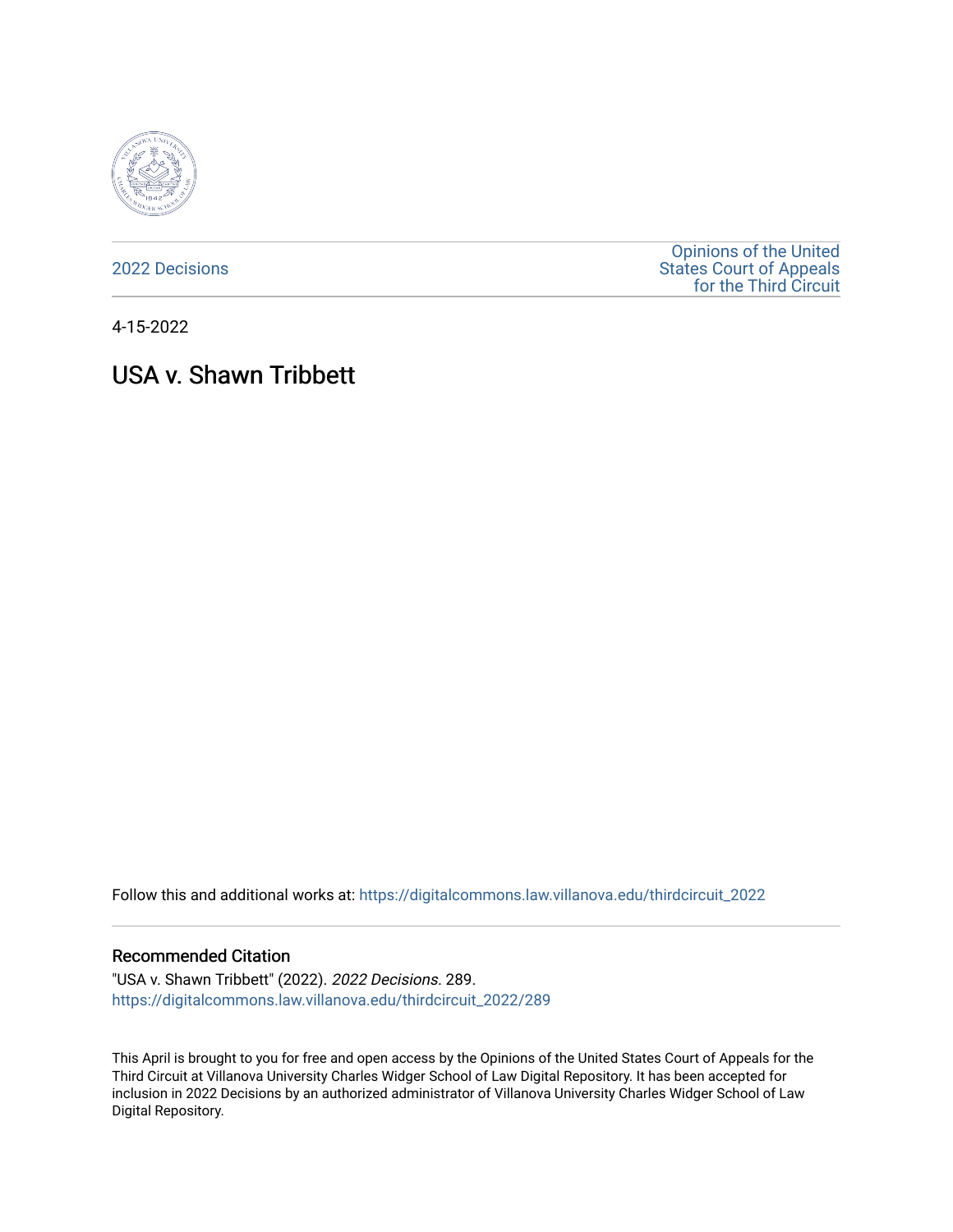### **NOT PRECEDENTIAL**

## UNITED STATES COURT OF APPEALS FOR THE THIRD CIRCUIT

No. 21-2502

## UNITED STATES OF AMERICA

v.

SHAWN TRIBBETT,

Appellant

Appeal from the United States District Court for the District of New Jersey (D.C. Criminal Action No. 1-15-cr-00171-001) District Judge: Honorable Renee M. Bumb

Submitted Under Third Circuit LAR 34.1(a) on April 13, 2022

Before: AMBRO, JORDAN, and SCIRICA, Circuit Judges

(Opinion Filed: April 15, 2022)

OPINION\*

l,

<sup>\*</sup> This disposition is not an opinion of the full Court and under I.O.P. 5.7 does not constitute binding precedent.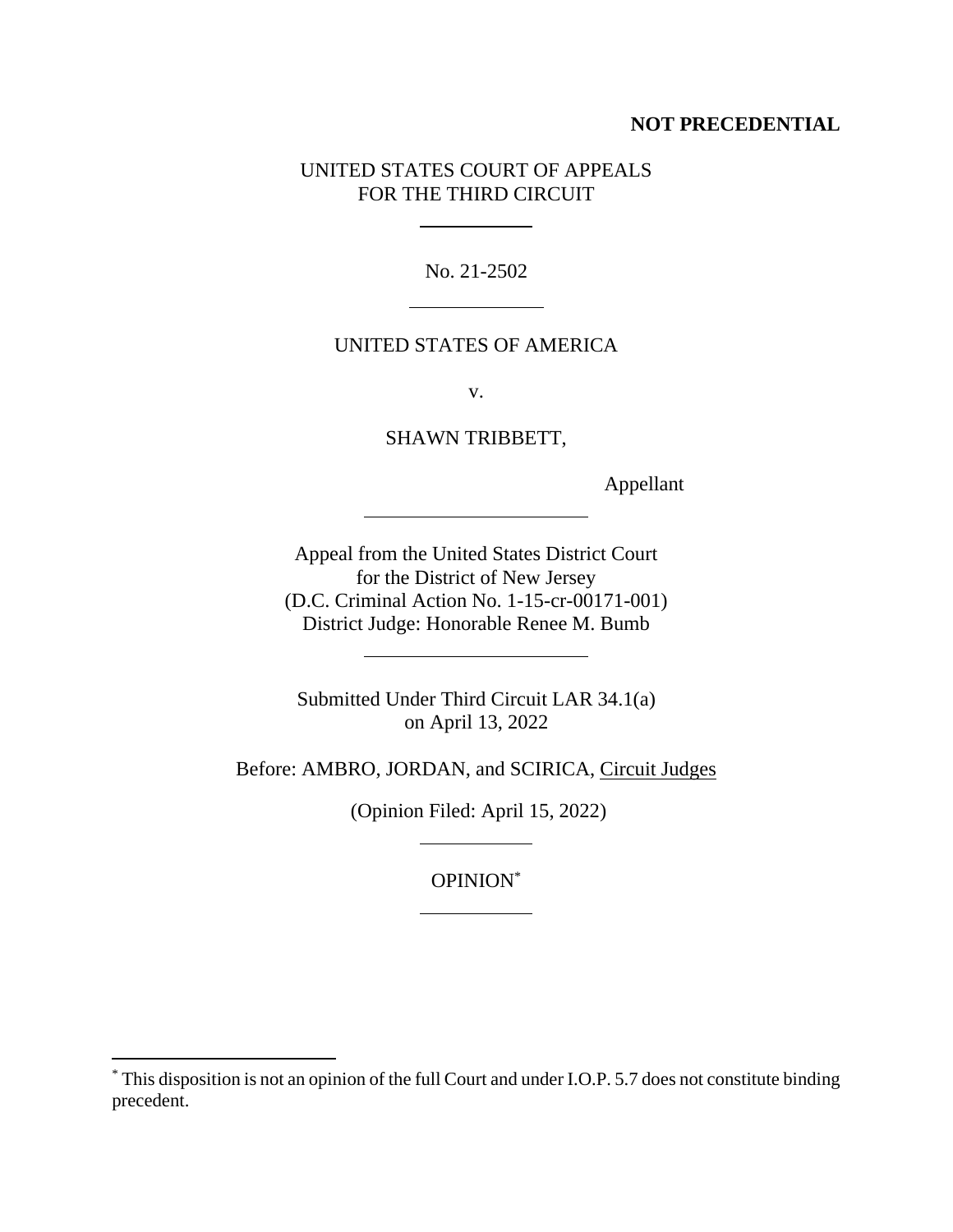#### AMBRO, Circuit Judge

Shawn Tribbett is serving a two-year prison sentence for a drug violation while he was on supervised release for another series of crimes. He accepts that. But following this term of imprisonment, the District Court has sentenced him to two years of supervised release. There he draws the line.

Further supervised release, Tribbett says, is "purely punitive" and substantively unreasonable. Appellant Br. at 9. He failed to make it through supervised release the first time, turning to cocaine, marijuana, fentanyl, and opiates again about a year after he left prison. And he predicts his next term of supervised release will end the same way. At sentencing for his violation, Tribbett submitted an expert report explaining that, though he was not intellectually disabled, he was functioning in the "[b]orderline [r]ange." Appx. at 79. He also suffered, per the report, from Antisocial Personality Disorder and moderateto-severe Drug Use Disorder, which tend to inhibit his impulse control and make it harder to comply with terms of supervision. So he fears a second term of supervised release will "trap[] him in an endless cycle of release, inevitable violation, and additional punishment." Appellant Br. at 20.

At sentencing, Judge Bumb acknowledged she understood Tribbett's argument. She considered the nature of his offense, and his history and characteristics. She read the expert report, heard the parties' sentencing recommendation, and "learned a lot about . . . Mr. Tribbett." Appx. at 117. Still, she believed 24 months' imprisonment and 24 months of supervised release was a reasonable and appropriate sentence. It reflected the "seriousness of the offense" and "justly punish[ed]" Tribbett for violating his supervised release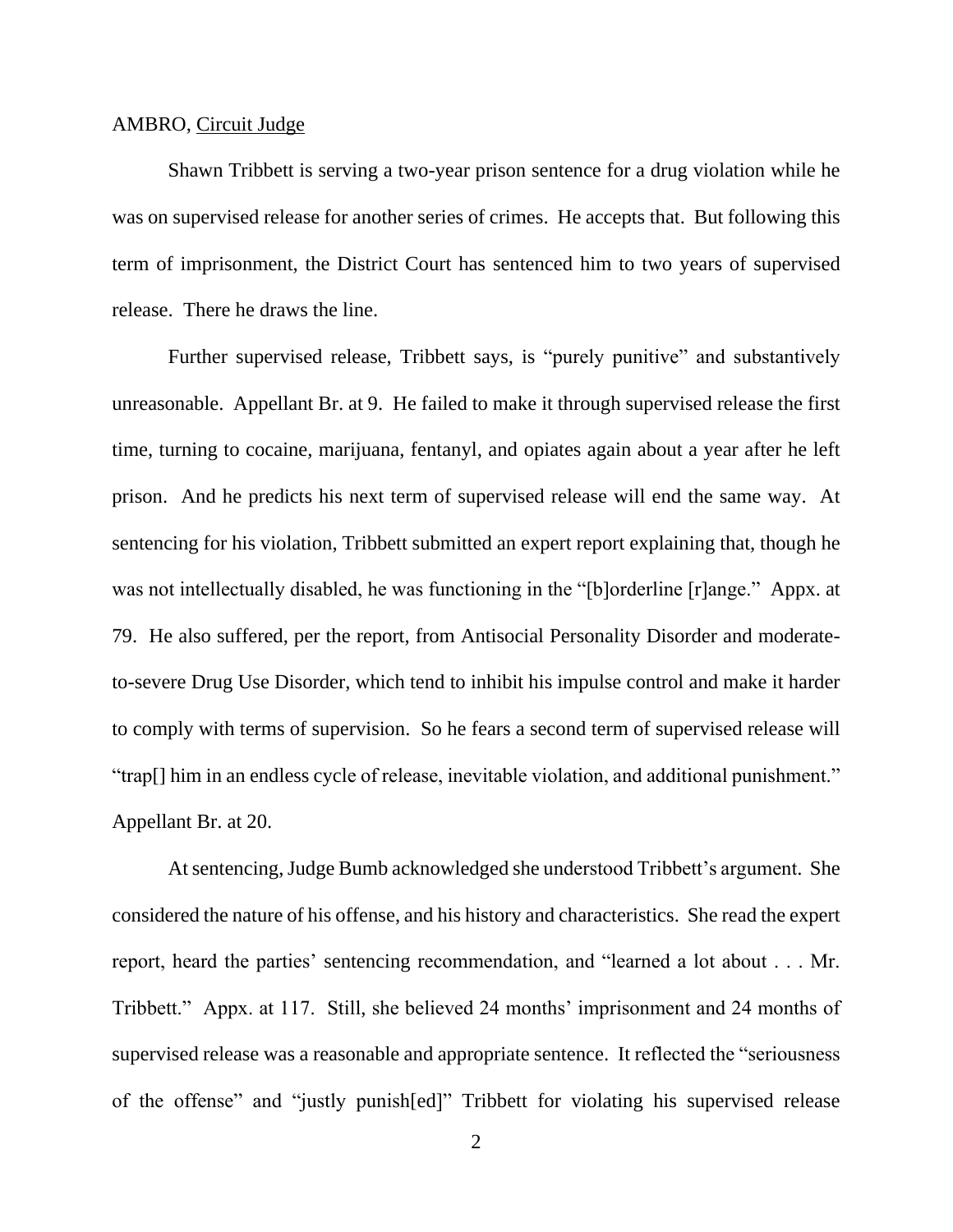conditions by taking illegal drugs. *Id.* at 116. Judge Bumb hoped it would deter him from future violations and protect the public from further crimes. As for the supervised release term specifically, she rejected Tribbett's request to forgo that part of the sentence because she "just [doesn't] give up that easily." *Id.* at 117. Supervised release would offer Tribbett access to educational resources and treatment, which would give him another chance "to turn [his] life around." *Id.*

We see no error in this determination either procedurally or substantively. Procedurally, Tribbett concedes the Court correctly calculated the Guidelines' range for his violation and sentenced him within that range. And though he contends the Court "said nothing about the expert's conclusions" regarding his mental state and "completely ignored [his] history and characteristics" and the "nature and circumstances of the offense," *see*  Appellant Br. at 18–19, those assertions are belied by the record. Judge Bumb specifically mentioned she read the expert's report and weighed these factors. *See United States v. Lofink*, 564 F.3d 232, 238 n.13 (3d Cir. 2009) (noting district courts "need not explicitly comment on every factor if the record makes clear the court took the [§ 3553] factors into account in sentencing" (internal quotation marks omitted)); *see also* Appx. 116–18.

And substantively, the Court imposed a reasonable sentence. We review for abuse of discretion the substantive reasonableness of a sentence for violating terms of supervised released. *United States v. Young*, 634 F.3d 233, 237 (3d Cir. 2011). And we will affirm "unless no reasonable sentencing court would have imposed the same sentence on that particular defendant for the reasons the district court provided." *United States v. Tomko*, 562 F.3d 558, 568 (3d Cir. 2009) (en banc). Though Tribbett had valid reasons for asking